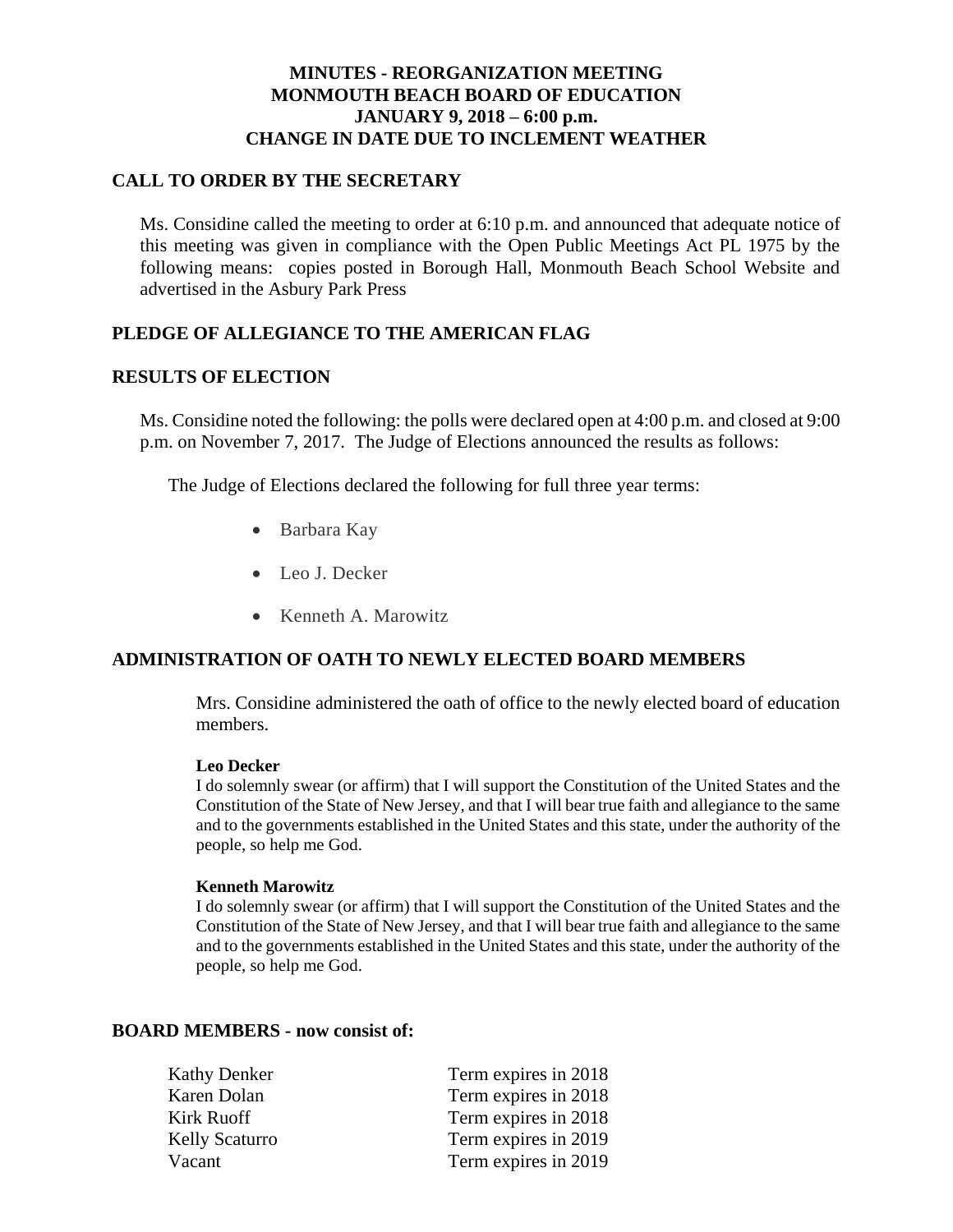| Chris Dudick            | Term expires in 2019 |
|-------------------------|----------------------|
| Barbara Kay             | Term expires in 2020 |
| Leo Decker              | Term expires in 2020 |
| <b>Kenneth Marowitz</b> | Term expires in 2020 |

#### **ROLL CALL**

- PRESENT: Mrs. Scaturro, Mr. Decker, Mrs. Dolan, Mrs. Denker, Mr. Marowitz, Mr. Ruoff, Mr. Dudick
- ABSENT: Mrs. Kay

#### **NOMINATION AND ELECTION OF PRESIDENT**

Mts. Considine called for nominations for President:

Mrs. Denker nominated Kirk Ruoff for President of the Board of Education and Mrs. Dolan seconded the motion.

Kirk Ruoff was elected President of the Board of Education by the following roll call vote:

YES: Mrs. Scaturro, Mr. Decker, Mrs. Dolan, Mrs. Denker, Mr. Marowitz, Mr. Ruoff, Mr. Dudick

#### **NOMINATION AND ELECTION OF VICE PRESIDENT**

Mr. Ruoff called for nominations of Vice-President.

Mrs. Denker nominated Leo Decker for Vice President of the Board of Education and Mrs. Dolan seconded the motion.

After much discussion on Board committees, protocols and procedures, Leo Decker was elected Vice-President of the Board of Education by the following roll call vote:

YES: Mrs. Scaturro, Mr. Decker, Mrs. Dolan, Mrs. Denker, Mr. Marowitz, Mr. Ruoff, Mr. Dudick

#### **APPOINTMENT OF BOARD SECRETARY**

Mr. Ruoff moved seconded by Mr. Decker to adopt the following resolution: BE IT RESOLVED to appoint Linda Considine as Interim Business Administrator/Board **Secretary** 

#### **PARLIAMENTARY PROCEDURES**

Mr. Ruoff moved seconded by Mr. Decker to adopt the following resolution: BE IT RESOLVED to adopt Roberts Rules of Order as the official parliamentary procedure manual to be used to conduct meetings and appoint the board secretary and board attorney to act as the parliamentarians for the calendar year 2018.

## **APPOINTMENT OF SCHOOL FUNDS INVESTOR**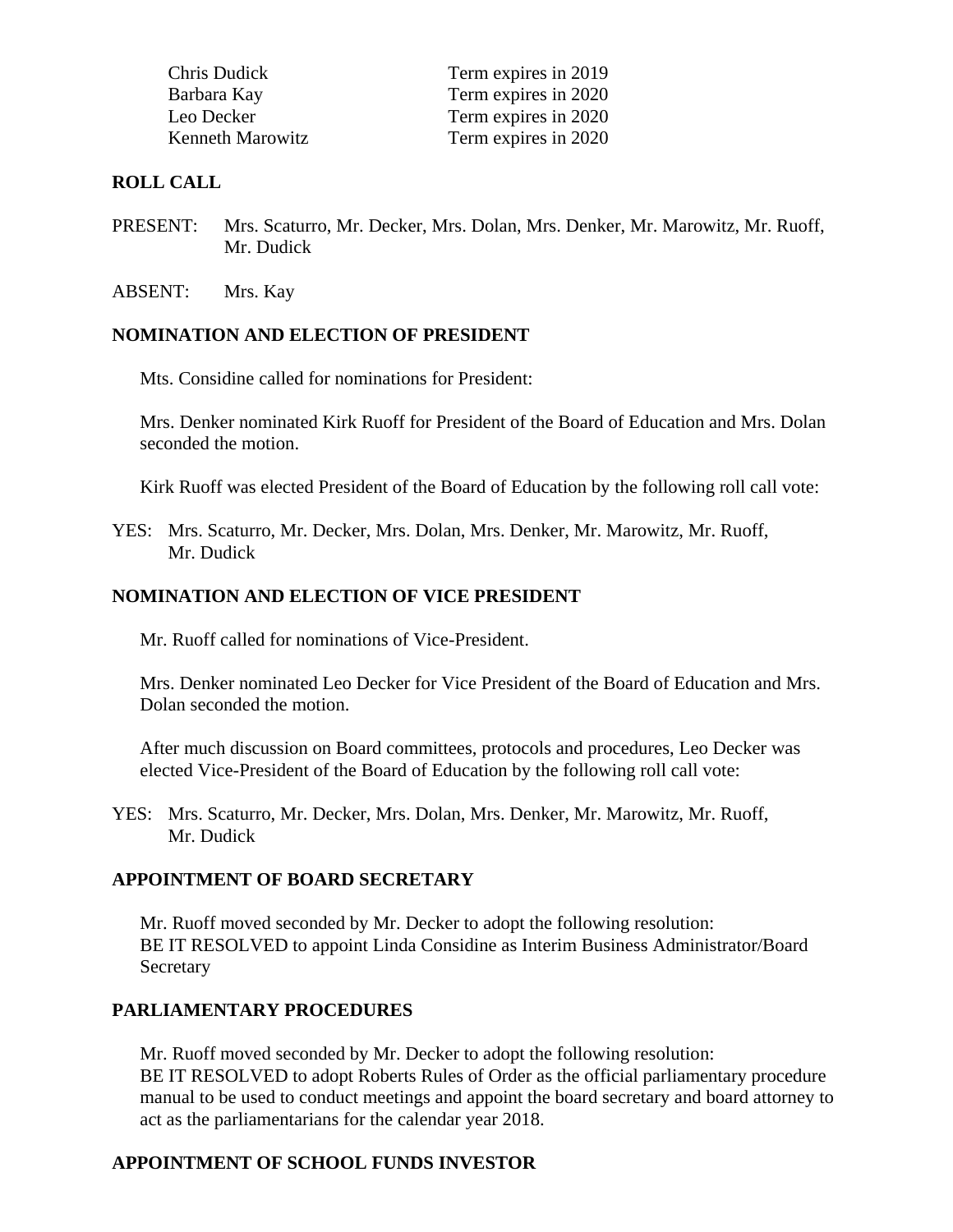Mr. Ruoff moved seconded by Mrs. Denker to adopt the following resolution: BE IT RESOLVED to appoint the Business Administrator/Board Secretary as the School Funds Investor.

#### **SET TIME AND DATES OF REGULAR BOARD MEETINGS –**

Mr. Ruoff moved seconded by Mrs. Scaturro to adopt the following resolution: BE IT RESOLVED to set the following dates for board meetings which will begin at 7:00 p.m.: -

| January 23   | <b>Fourth Tuesday</b> |
|--------------|-----------------------|
| February 20  | <b>Third Tuesday</b>  |
| March 20     | <b>Third Tuesday</b>  |
| April 17     | <b>Third Tuesday</b>  |
| May 15       | <b>Third Tuesday</b>  |
| June 19      | <b>Third Tuesday</b>  |
| July 17      | <b>Third Tuesday</b>  |
| August 21    | <b>Third Tuesday</b>  |
| September 18 | <b>Third Tuesday</b>  |
| October 16   | <b>Third Tuesday</b>  |
| November 20  | <b>Third Tuesday</b>  |
| December 18  | <b>Third Tuesday</b>  |

Circumstances may force the rescheduling or addition of meetings. In such cases, notice will be given as provided in the Open Public Meetings Act

#### **DESIGNATION OF BANK AS OFFICIAL DEPOSITORY FOR SCHOOL FUNDS**

Mr. Ruoff moved seconded by Mrs. Dolan to adopt the following resolution: BE IT RESOLVED to appoint Investors Bank as official depository

#### **AUTHORIZATION OF PERSONS TO SIGN CHECKS**

Mr. Ruoff moved seconded by Mrs. Denker to adopt the following resolution:

BE IT RESOLVED to appoint the following persons to sign checks:

General Fund:

President or Vice President, Superintendent and Business Administrator

Agency, Petty Cash and Student Activity: Superintendent or President and Business Administrator

Payroll:

Superintendent or President and Business Administrator

#### **PETTY CASH FUNDS**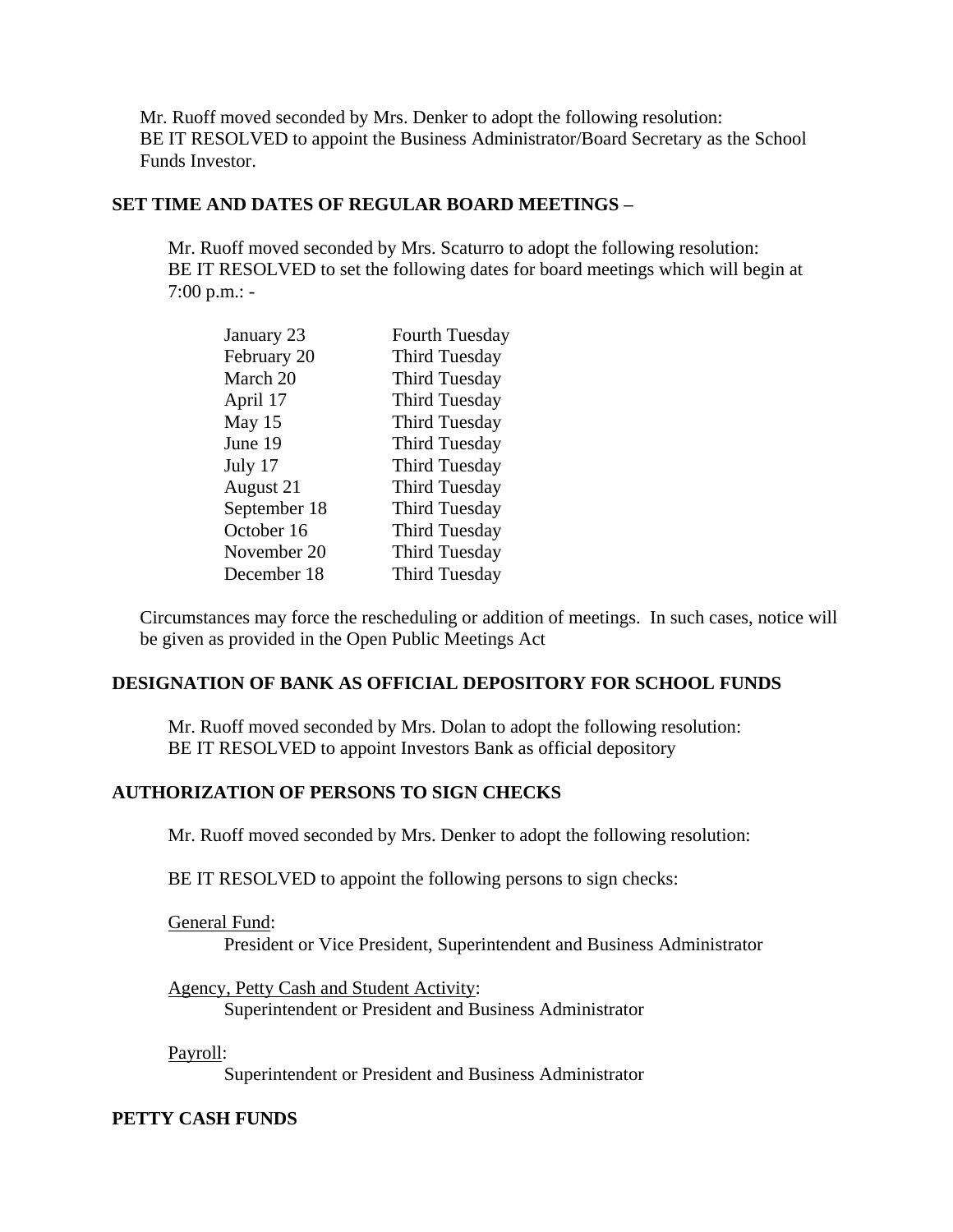Mr. Ruoff moved seconded by Mr. Decker to adopt the following resolution: BE IT RESOLVED to set up two petty cash funds for the calendar year 2018 as follows:

Board of Education \$1,000 School Office \$ 100

#### **APPOINTMENT OF MEDICAL INSPECTOR**

Mr. Ruoff moved seconded by Mr. Decker to adopt the following resolution: BE IT RESOLVED to appoint Dr. Morgan as medical inspector for the calendar year 2018 at a stipend not to exceed \$4,000.00

## **APPOINTMENT OF ATTORNEY**

After discussion on the terms of the retainer agreement, Mr. Ruoff moved seconded by Mrs. Scaturro to adopt the following resolution: WHEREAS, there exists a need for legal services and to hire an attorney; and

WHEREAS, such legal services can be provided only by a licensed attorney and the firm of Kenny, Gross, Kovats, Campbell and Parton of Red Bank is so recognized as such a firm; and

WHEREAS, funds are or will be available for this purpose at a retainer of \$4,800 for the calendar year of 2018

#### BE IT RESOLVED BY THE MONMOUTH BEACH that:

- 1. The legal firm of Kenny, Gross, Kovats, Campbell and Parton, namely Douglas Kovats, of Red Bank is hereby retained to provide auditing services necessary in conjunction
- 2. The contract is awarded without competitive bidding as a "Professional Service" in accordance with the Public School Contracts Law, NJSA 18A:18A(a)(1), because it is for services performed by persons authorized by law to practice a recognized profession.
- 3. The anticipated term of this contract is 1 year.
- 4. Kenny, Gross, Kovats, Campbell and Parton of Red Bank has completed and submitted a Business Entity Disclosure Certification.
- 5. A copy of this resolution as well as the contract shall be placed on file with the Secretary of the Board.

## **APPOINTMENT OF ARCHITECT**

Mr. Ruoff moved seconded by Mrs. Scaturro to adopt the following resolution: WHEREAS, there exists a need for architectural services and to hire an architect; and

WHEREAS, such services can be provided only by a licensed architect and the firm of Kellenyi, Johnson & Wagner, and Eric Wagner of Red Bank is so recognized as such a firm; and

WHEREAS, funds are or will be available for this current projects that are to be completed

BE IT RESOLVED BY THE MONMOUTH BEACH that: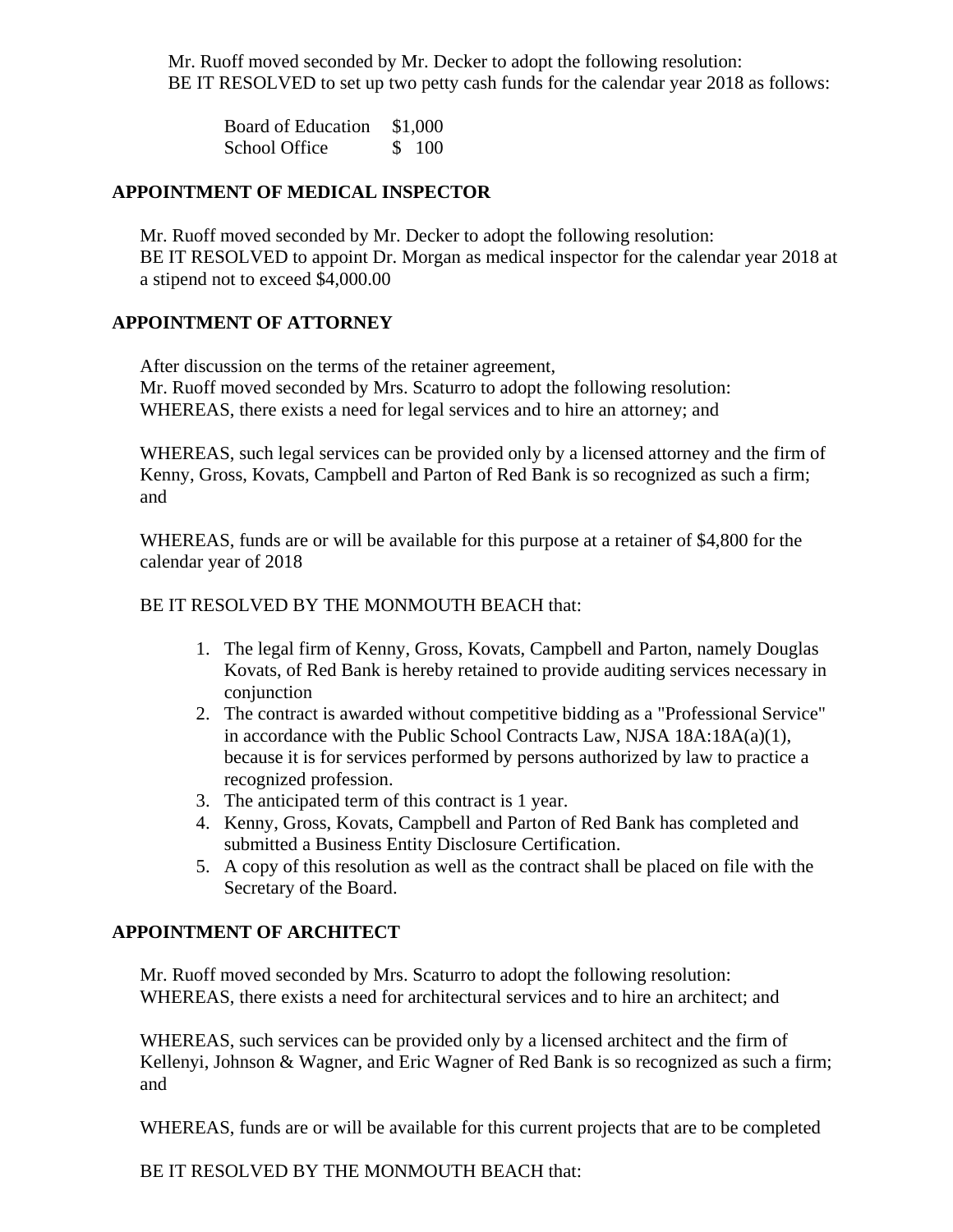- 1. The architectural services of the firm Kellenyi, Johnson & Wagner, and Eric Wagner, of Red Bank is hereby retained to provide architectural services necessary in conjunction with existing projects at a contract cost of \$140 per hour
- 2. The contract is awarded without competitive bidding as a "Professional Service" in accordance with the Public School Contracts Law, NJSA 18A:18A(a)(1), because it is for services performed by persons authorized by law to practice a recognized profession.
- 3. The anticipated term of this contract is 1 year or upon completion of project
- 4. Kellenyi, Johnson & Wagner, and Eric Wagner, of Red Bank has completed and submitted a Business Entity Disclosure Certification.
- 5. A copy of this resolution as well as the contract shall be placed on file with the Secretary of the Board.

## **APPOINTMENT OF AUDITOR**

Mr. Ruoff moved seconded by Mrs. Scaturro to adopt the following resolution: WHEREAS, there exists a need for auditing services and to hire an auditor; and

WHEREAS, such auditing services can be provided only by a licensed auditor and the firm of Robert Hulsart, Jr. & Company of Wall Township is so recognized as such a firm; and

WHEREAS, funds in the amount of \$12,000 are or will be available for this purpose.

#### BE IT RESOLVED BY THE MONMOUTH BEACH that:

- 1. The auditing firm of Robert Hulsart, Jr., of Wall Township is hereby retained to provide auditing services necessary in conjunction
- 2. The contract is awarded without competitive bidding as a "Professional Service" in accordance with the Public School Contracts Law, NJSA 18A:18A(a)(1), because it is for services performed by persons authorized by law to practice a recognized profession.
- 3. The Board of Education is required to review the report prior to the engagement of the annual audit, and to acknowledge its review of the report in the minutes that authorizes the engagement of the public school accountant.
- 4. The anticipated term of this contract is 1 year.
- 5. Robert Hulsart, Jr. has completed and submitted a Business Entity Disclosure Certification.
- 6. A copy of this resolution as well as the contract shall be placed on file with the Secretary of the Board.

## **APPOINT OF POLICY CONSULTANT**

Mr. Ruoff moved seconded by Mrs. Denker to adopt the following resolution: WHEREAS, there exists a need for policy review services of the Monmouth Beach Board of Education.

WHEREAS, it has been determined that such policy review services are specialized in nature, require expertise in the field of policy review and can be provided only by someone with knowledge of policy and is not reasonably possible to describe the required services with written bid specifications, and

WHEREAS, funds are or will be available for this purpose in an amount not to exceed \$4,000.00.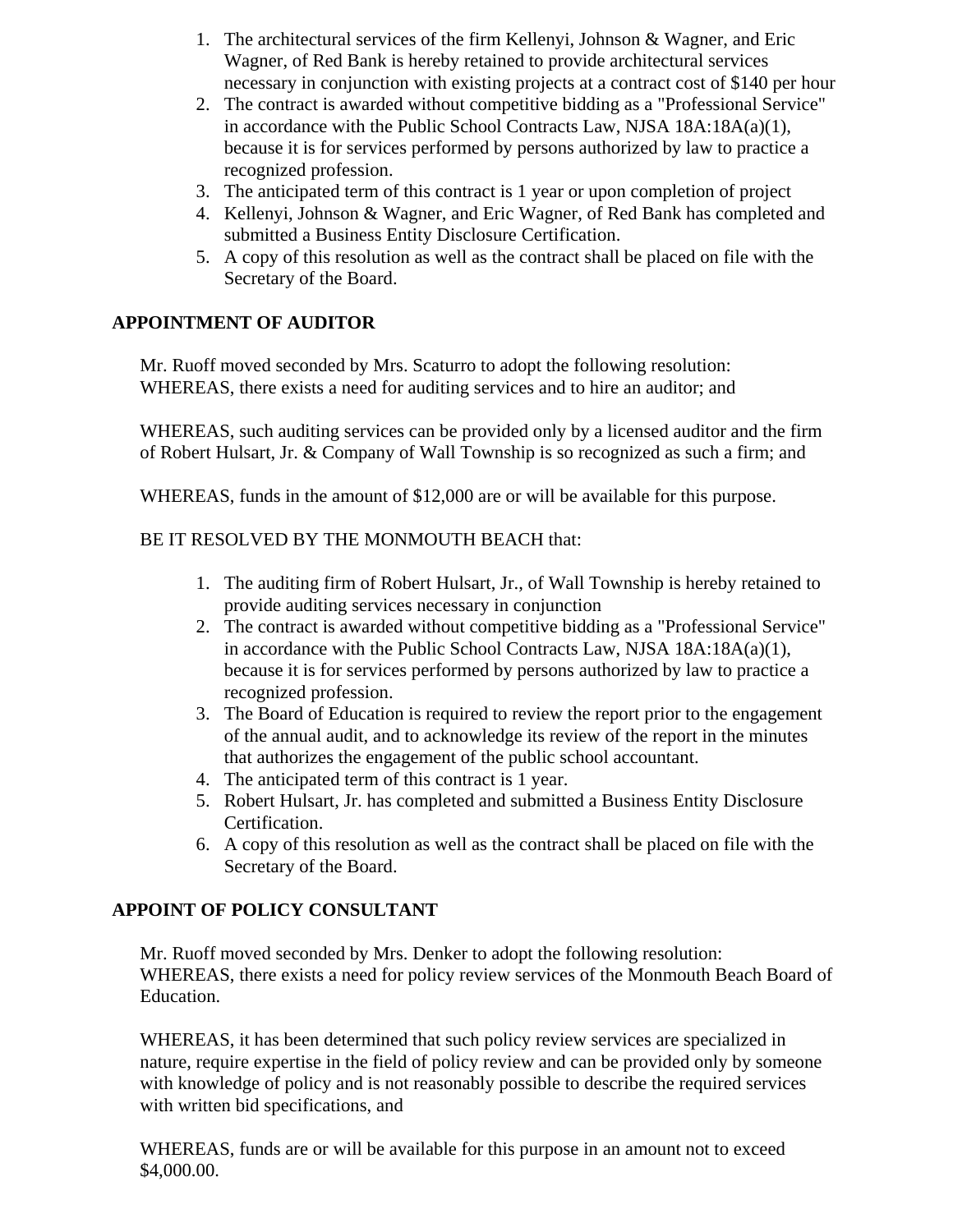NOW, THEREFORE BE IT RESOLVED, BY THE MONMOUTH BEACH BOARD OF EDUCATION IN THE COUNTY OF MONMOUTH, AS FOLLOWS:

- 1. The policy review services firm of Strauss Esmay Associates, Toms River, NJ 08753, is hereby retained to provide policy review services necessary.
- 2. This contract is awarded without competitive bidding as "Extraordinary Unspecifiable Services" in accordance with the Public School Contracts Law, N.J.S.A.18A:18A(a)(1) because it is for services performed by persons that cannot be reasonably described and bid.
- 3. A copy of this resolution as well as the contract shall be placed on file with the Secretary of the Board.

## **APPOINTMENT OF SPECIAL EDUCATION SERVICES**

Mr. Ruoff moved seconded by Mrs. Dolan to adopt the following resolution: BE IT RESOLVED to appoint the following vendors to provide services to students in our district:

Suzanne Shafritz - Occupational Therapy Tender Touch – Occupational Therapy

## **APPOINTMENT OF ASBESTOS MANAGER**

Mr. Ruoff moved seconded by Mrs. Scaturro to adopt the following resolution: BE IT RESOLVED to appoint Robert Seidel as Asbestos Manager

# **APPOINTMENT OF PEST MANAGEMENT COORDINATOR**

Mr. Ruoff moved seconded by Mrs. Denker to adopt the following resolution: BE IT RESOLVED to appoint Robert Seidel as Pest Management Coordinator

## **DESIGNATION OF NEWSPAPERS AND POSTING FOR PUBLIC MEETINGS ACT**

Mr. Ruoff moved seconded by Mr. Decker to adopt the following resolution: BE IT RESOLVED to approve the following postings: Asbury Park Press, Link, and Monmouth Beach School, Monmouth Beach School Website

## **APPOINTMENT TO MONMOUTH EDUCATIONAL SERVICES COMMISSION**

Mr. Ruoff moved seconded by Mrs. Denker to adopt the following resolution: BE IT RESOLVED to appoint Michael Ettore as representative to Monmouth County Educational Services Commission

## **ADOPT ALL PRESENT BOARD POLICIES AND BY LAWS**

Mr. Ruoff moved seconded by Mr. Decker to adopt the following resolution: BE IT RESOLVED to adopt all Policies and By Laws presently in effect.

## **ADOPT ALL PRESENT TEXTBOOKS AND CURRICULA**

Mr. Ruoff moved seconded by Mrs. Dolan to adopt the following resolution: BE IT RESOLVED to adopt all textbooks and the following Curriculum as follows:

## **Guide Adoption or Revision Date**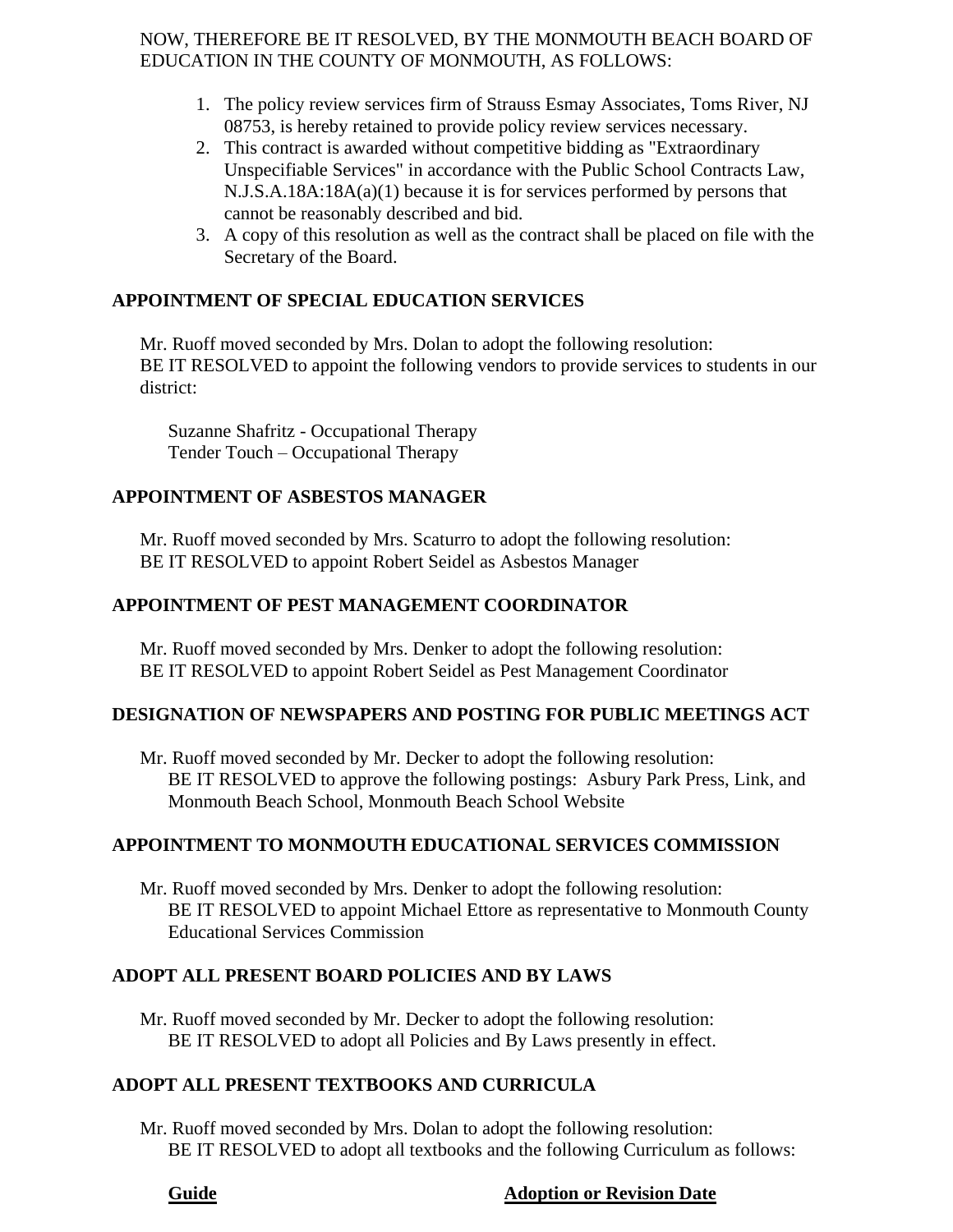Career Ed. and Family & Life Skills August 2012 & August 2016 Computer Technology October 2015 & August 2016 Gifted and Talented  $\qquad \qquad$  October 2015 (K-8) Health October 2015 (K-8) Language Arts Literacy August 2017 (K-8) Mathematics August 2017 (K-8) Physical Education August 2012 & October 2015 Art December 2012 (K-8) Music December 2012 & October 2016 Science August 2017 (K-8) Social Studies August 2017 (K-8) Word Language **August 2012 & October 2016** Preschool - Creative Curriculum January 2015 Guidance Plan and I & R S September 2013

### **ADOPT UNIFORM MINIMUM CHART OF ACCOUNTS AND IMPLEMENT BUDGET FOR THE CALENDAR YEAR 2018 (HANDBOOK 2R2)**

Mr. Ruoff moved seconded by Mr. Decker to adopt the following resolution: BE IT RESOLVED to adopt the Uniform Minimum Chart of Accounts for New Jersey Public Schools and School District Budget for the calendar year 2018.

## **APPOINT TAX SHELTER ANNUITY COMPANIES**

Mr. Ruoff moved seconded by Mrs. Denker to adopt the following resolution: BE IT RESOLVED to appoint Equitable, Siracusa, Metlife, and Valic and as companies offering 403B plans to our district

## **APPOINT AFFIRMATIVE ACTION OFFICER**

Mr. Ruoff moved seconded by Mrs. Scaturro to adopt the following resolution: BE IT RESOLVED to appoint Joshua DeSantis as Affirmative Action Officer

# **APPOINT SUBSTANCE AWARENESS COORDINATOR**

Mr. Ruoff moved seconded by Mrs. Scaturro to adopt the following resolution: BE IT RESOLVED to appoint Susan Gillick as Substance Awareness Coordinator

# **APPOINT PUBLIC AGENCY COMPLIANCE OFFICER**

Mr. Ruoff moved seconded by Mrs. Denker to adopt the following resolution: BE IT RESOLVED to appoint Linda Considine as Designated Public Agency Compliance Officer

## **APPOINT 504 OFFICER**

Mr. Ruoff moved seconded by Mrs. Denker to adopt the following resolution: BE IT RESOLVED to appoint Joshua DeSantis as our 504 Officer

## **DESIGNATION OF CUSTODIAN OF PUBLIC RECORDS**

Mr. Ruoff moved seconded by Mrs. Dolan to adopt the following resolution: BE IT RESOLVED to appoint Linda Considine as Custodian of Public Records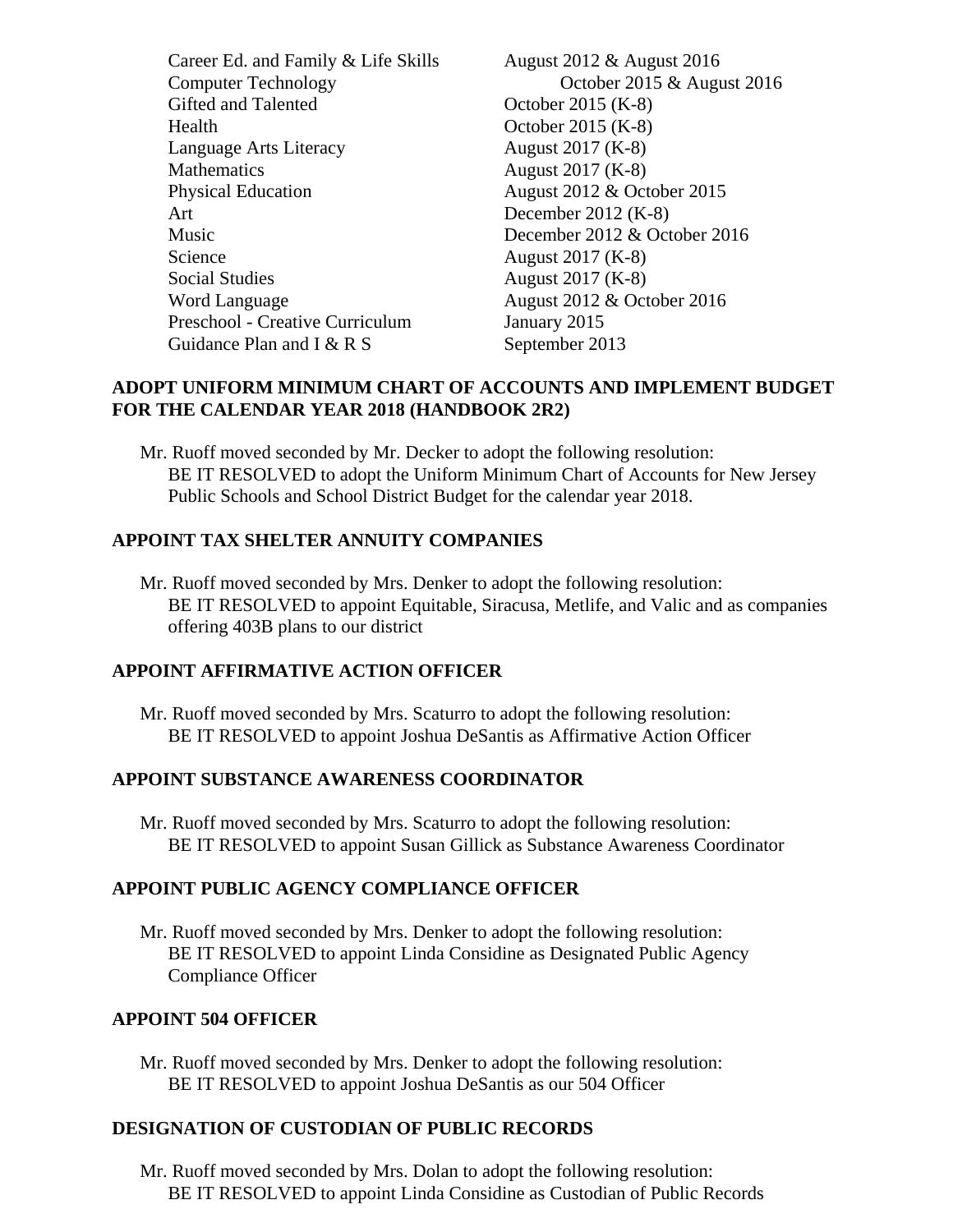#### **APPOINTMENT OF ATTENDANCE OFFICER**

Mr. Ruoff moved seconded by Mrs. Decker to adopt the following resolution: BE IT RESOLVED to appoint Joshua DeSantis as Attendance Officer

### **APPOINTMENT OF SCHOOL SAFETY SPECIALIST**

Mr. Ruoff moved seconded by Mr. Decker to adopt the following resolution: BE IT RESOLVED to appoint Michael Ettore as School Safety Specialist

### **RESOLUTION ON INVOKING THE DOCTRINE OF NECESSITY**

Mr. Ruoff moved seconded by Mr. Decker to adopt the following resolution:

WHEREAS, the School Ethics Act, N.J.S.A. 18A:12-21 et seq. was enacted by the New Jersey State Legislature to ensure and preserve public confidence in school board members and school administrators and to provide specific ethical standards to guide their conduct; and

WHEREAS, questions have arisen regarding how a Board should invoke the Doctrine of Necessity when a quorum of a board of education has conflicts of interest on a matter required to be voted upon; and

WHEREAS, the School Ethics Commission has provided some guidance in Public Advisory Opinion A03-98 (April 1, 1998), but finds that there is a need to repeat and clarify its opinion; and

WHEREAS, the opinion set forth that, when it is necessary for a Board to invoke the Doctrine of Necessity, the Board should state publicly that it is doing so, the reason that such action is necessary and the specific nature of the conflicts of interest; and

WHEREAS, the opinion further provided that if the Board must invoke the Doctrine of Necessity not just to vote, but also to form a negotiations committee because it is without even three members to serve as a committee, then the Board must determine whether to act as a committee of the whole or to choose a smaller negotiations committee from among its members after stating publicly its reason for doing so as set forth above; and

WHEREAS, in keeping with the Legislative purpose as set forth in N.J.S.A. 18A:12-22(a), the School Ethics Commission views public disclosure of conflicts of interest to be paramount when it is necessary to invoke the Doctrine of Necessity;

NOW THEREFORE BE IT RESOLVED that the School Ethics Commission hereby requires Boards of Education and Charter School Boards of Trustees that must invoke the Doctrine of Necessity to adopt a resolution setting forth that they are invoking the Doctrine, the reason for doing so and the specific nature of the conflicts of interest; and

BE IT FURTHER RESOLVED that Boards of Education and Charter School Boards of Trustees that invoke the Doctrine are directed to read the resolution at a regularly scheduled public meeting, post it where it posts public notices for 30 days and provide the Commission with a copy;

BE IT FURTHER RESOLVED that the Commission shall distribute this Resolution to the county superintendents for distribution to the school districts and charter schools, the New Jersey School Boards Association, the New Jersey Principals and Supervisors Association, the New Jersey Association of School Administrators, the New Jersey Association of School Business Officials and the New Jersey Education Association.

## **APPOINTMENT OF PURCHASING AGENT**

Mr. Ruoff moved seconded by Mrs. Denker to adopt the following resolution: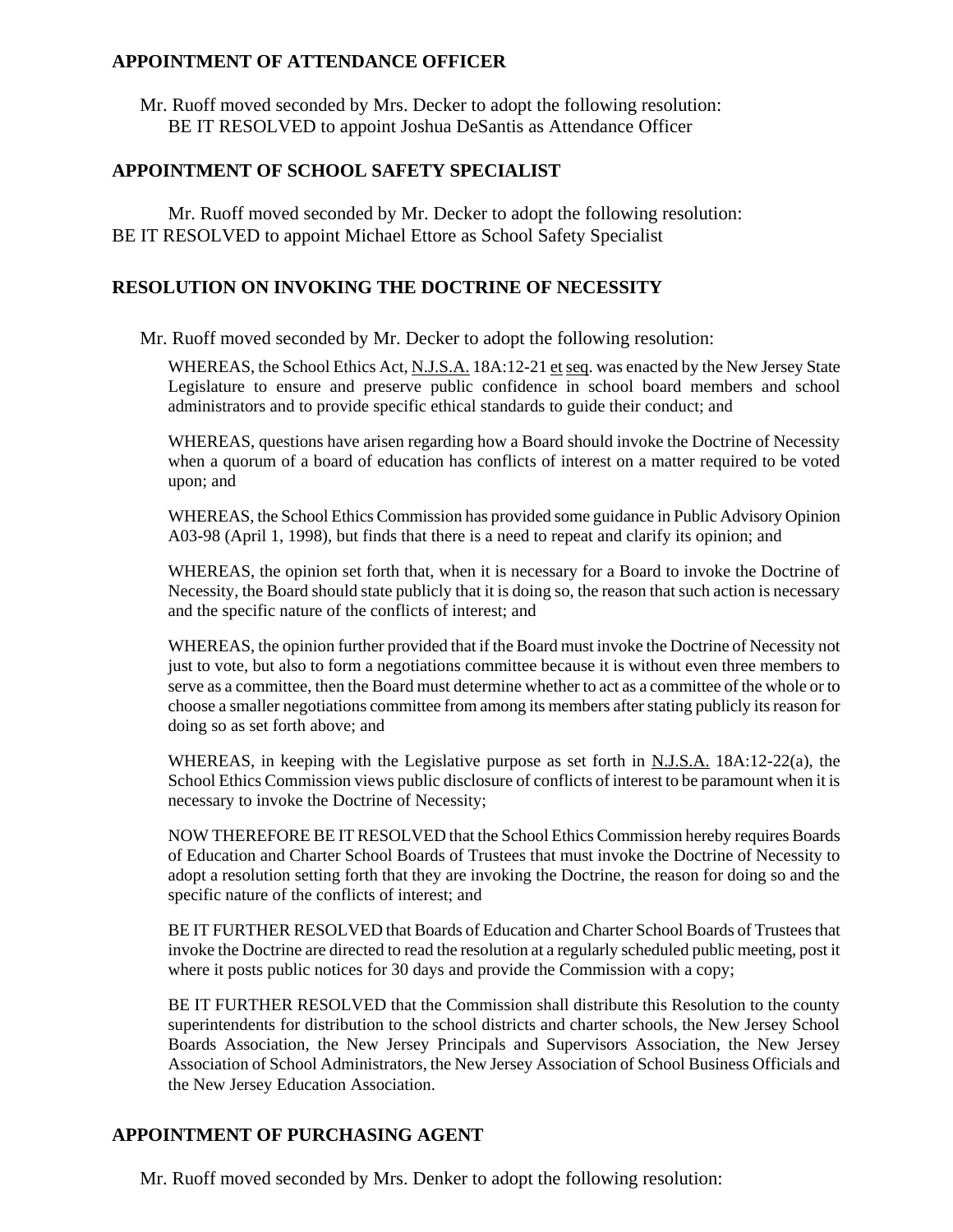BE IT RESOLVED to appoint Linda Considine as District Purchasing Agent as follows:

WHEREAS 18A:18A-2 provides that a board of education shall assign the authority, responsibility and accountability for the purchasing activity of the board of education to a person or persons who shall have the power to prepare advertisements, to advertise for and receive bids and to award contracts as permitted by this chapter, and

WHEREAS 18A:18A-3 provides that contracts, awarded by the purchasing agent that do not exceed in the aggregate in a contract year the bid threshold (Currently \$40,000, may be awarded by the purchasing agent without advertising for bids when so authorized by board resolution, and

WHEREAS 18A:18A-37, c. provides that all contracts that are in the aggregate less than 15% of the bid threshold (Currently \$6,000) may be awarded by the purchasing agent without soliciting competitive quotations if so authorized by board resolution,

NOW, THEREFORE BE IT RESOLVED, that the Monmouth Beach Board of Education pursuant to the statutes cited above hereby appoints Linda Considine as its duly authorized purchasing agent(s) as referenced by 18A:18A-2 of the new law that states the Purchasing agent means the secretary, business administrator and is duly assigned the authority, responsibility and accountability for the purchasing activity of the Monmouth Beach Board of Education up to \$40,000 and

BE IT FURTHER RESOLVED, that Linda Considine is hereby authorized to award contracts on behalf of the Monmouth Beach Board of Education that are in the aggregate less than 15% of the Bid threshold (Currently \$6,000) without soliciting competitive quotations, and

BE IT FURTHER RESOLVED, that Linda Considine is hereby authorized to seek competitive quotations, when applicable and practicable, before awarding contracts, when contracts in the aggregate exceed 15% of the bid threshold (Currently \$6,000) but less than the bid threshold of \$40,000

#### **ANNUAL TUITION RATE**

After discussion on tuition rates,

Mr. Ruoff moved seconded by Mrs. Scaturro to adopt the following resolution: BE IT RESOLVED to approve the following tuition rate for the calendar year 2018-19 Kindergarten through  $8<sup>th</sup>$  grade at a rate of \$5,500 per year

#### **STATE HEALTH BENEFIT WAIVER**

Mr. Ruoff moved seconded by Mrs. Scaturro to adopt the following resolution:

BE IT RESOLVED to adopt the following resolution for WAIVER OF COVERAGE OF STATE HEALTH BENEFITS:

WHEREAS, employees are permitted to waive their SHBP medical and prescription coverage provided they have other health care coverage, and

WHEREAS, a State Health Benefits Program Coverage Waiver/Reinstatement Form and Active Employee Health Benefits Application must be submitted through the Board of Education Office to the SHBP in order to waive SHBP medical and prescription coverage, and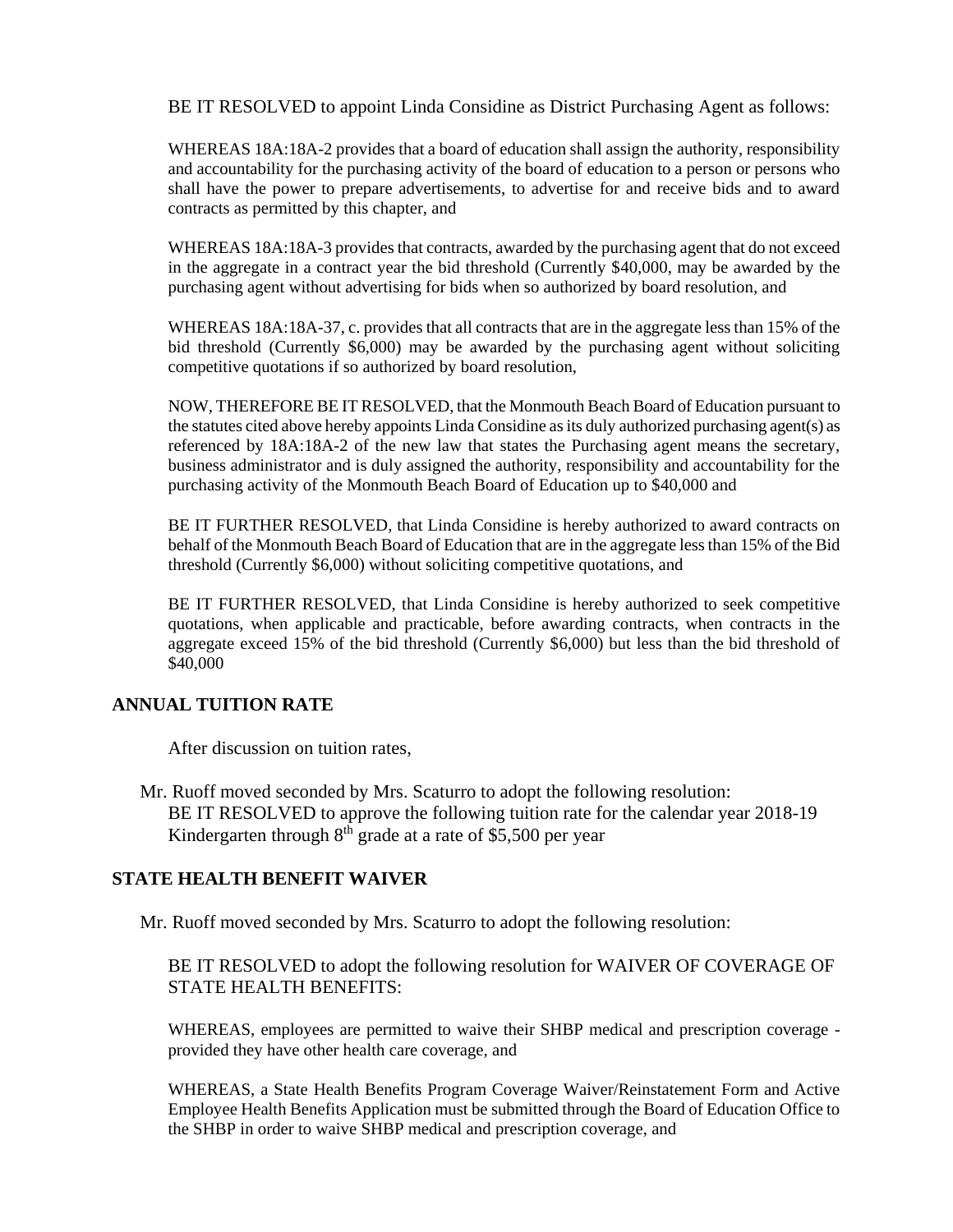WHEREAS, to reinstate coverage under the SHBP, an employee must once again complete a State Health Benefits Program Coverage Waiver/Reinstatement Form and Active Employee Health Benefits Application, and

WHEREAS, the employee must notify the SHBP within 30 days of the loss of the other coverage and provide proof of loss of that coverage. And

WHEREAS, reinstatement will be effective immediately following the loss of the employee's other health plan coverage,

NOW THEREFORE BE IT RESOLVED, that the Monmouth Beach Board of Education offers the opt out plan to all active eligible employees, and

BE IT FURTHER RESOLVED, those active eligible employees who are eligible for other health care coverage will receive an incentive payment in accordance with State Guidelines of their premium plan, and

BE IT FURTHER RESOLVED, the incentive payment will be made twice a year on the closest pay date to February and June each year.

BE IT FURTHER RESOLVED, that the form of Cafeteria Plan shall be instituted effective January 1, 2018

### **APPROVAL FOR WORKSHOPS, CONFERENCES, MEETINGS, SEMINARS AND CONVENTIONS**

Mr. Ruoff moved seconded by Mrs. Denker to adopt the following resolution:

BE IT RESOLVED that the Monmouth Beach Board of Education approve staff members to attend workshops, conferences, meetings, seminars and conventions as deemed appropriate and approved by the Superintendent for the calendar year 2018 and receive reimbursement not to exceed \$250 per staff member in accordance with the amounts established by NJAC 6A:23B-1.1

BE IT FURTHER RESOLVED that the Board of Education approves travel and related expense reimbursement in accordance with NJAC 6A:23B-1.2(b) to a maximum expenditure of \$25,000 for all staff and board members

Mr. Ruoff moved seconded by Mrs. Denker to adopt the following resolution: BE IT RESOLVED to adopt the following Board Travel resolution:

WHEREAS, The Monmouth Beach Board of Education is required pursuant to N.J.S.A. 18A:11-12 to adopt policy and approve travel expenditures by district employees and board members using local, State, or Federal funds to ensure that travel is educationally necessary and fiscally prudent; and

WHEREAS, The Board of Education is authorized pursuant to N.J.S.A. 18A:11-12(h) to authorize travel for multiple months so long as the approval is itemized by event, total cost, and number of board members or employees attending the event; and

WHEREAS, The Board of Education has determined that the training and informational programs sponsored by NJSBA and set forth below are directly related to and within the scope of board members' duties; and

WHEREAS, The Board of Education has determined that the training and informational programs sponsored by NJSBA and set forth below are directly related to and within the scope of the listed job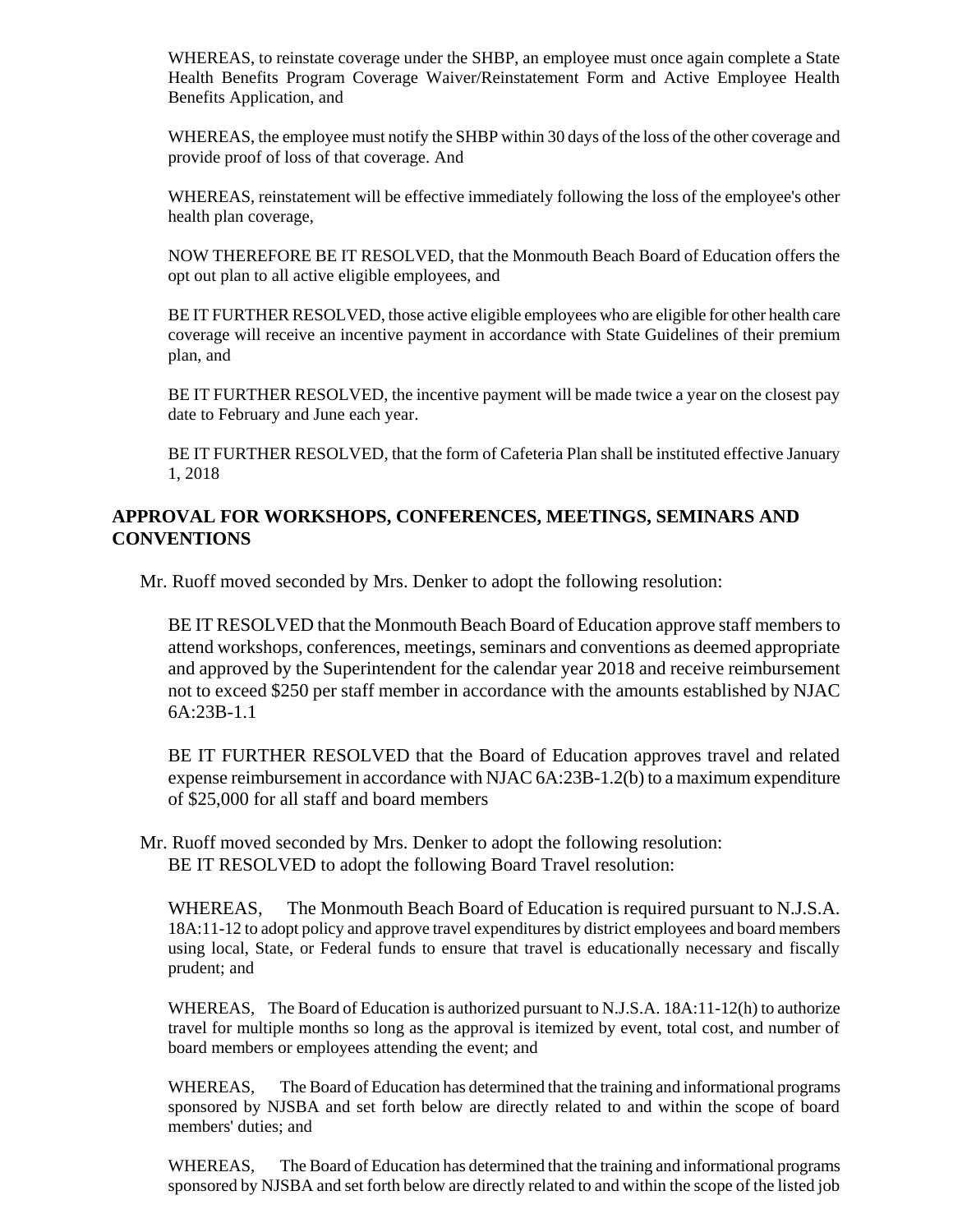title's current responsibilities and the board's professional development plan; and

WHEREAS, The Board of Education has determined that participation in the NJSBA training and informational programs requires school district travel expenditures and that this travel is critical to the instructional needs of the district and/or furthers the efficient operation of the district; and

WHEREAS, The Board of Education has determined that the school district travel expenditures to NJSBA programs are in compliance with State travel guidelines as established by the Department of the Treasury and within the guidelines established by the federal Office of Management and Budget; and are consistent with guidance provided by the Commissioner of Education, and except as superseded by conflicting provision of Title 18A of the New Jersey Statutes; and

WHEREAS, The Board of Education finds that a mileage reimbursement rate equal to that of the current federal Internal Revenue Service mileage reimbursement rate per mile is a reasonable rate; and

WHEREAS, The Board of Education has determined that participation in the NJSBA training and informational programs is in compliance with the district policy on travel; and

WHEREAS, Reimbursement for lodging and meals for overnight travel after September 1 will be approved with a Commissioner waiver; therefore be it

RESOLVED, That the Board of Education hereby approves the attendance of the listed number of school board members and district employees at the listed NJSBA training and informational programs, and the costs of attendance including all registration fees, and statutorily authorized travel expenditures, provided that such expenditures are within the annual maximum travel expenditure amount; and, be it further

RESOLVED, That the Monmouth Beach Board of Education authorizes in advance, as required by statute, attendance at the following NJSBA training programs and informational events:

## **CODE OF ETHICS - TRAINING**

Mr. Ruoff moved seconded by Mrs. Scaturro to adopt the following resolution: BE IT RESOLVED, that the Board of Education Members will have the required Board of Ethics Training session as required under N.J.A.C. 6:3-1.3 and N.J.A.C.6A:30.

RESOLVED, that the New Jersey School Boards Association "Code of Ethics" shall be considered the official Code of Ethics of the Monmouth Beach Board of Education:

#### **CODE OF ETHICS**

a. I will uphold and enforce all laws, state board rules and regulations, and court orders pertaining to schools. Desired changes should be brought about only through legal and ethical procedures.

b. I will make decisions in terms of the educational welfare of children and will seek to develop and maintain public schools which meet the individual needs of all children regardless of their ability, race, creed, sex or social standing.

c. I will confine my Board action to policy-making, planning, and appraisal, and I will help to frame policies and plans only after the board has consulted those who will be affected by them.

d. I will carry out my responsibility, not to administer the schools, but, together with my fellow Board members, to see that they are well run.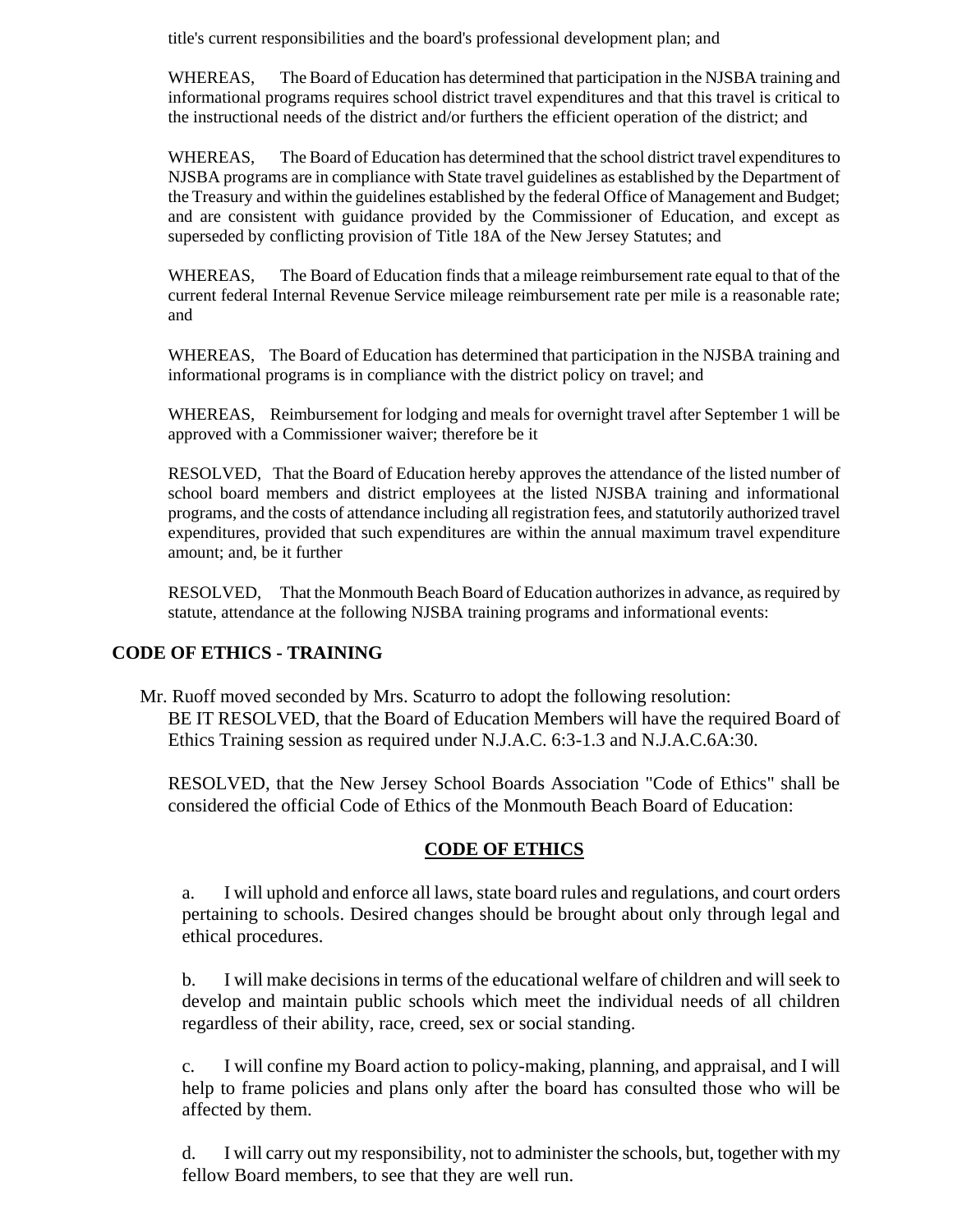e. I will recognize that authority rests with the Board of Education and will make no personal promises nor take any private action which may compromise the Board.

f. I will refuse to surrender my independent judgment to special interest or partisan, political groups or to use the schools for personal gain or for the gain of friends.

g. I will hold confidential all matters pertaining to the schools which, if disclosed, would needlessly injure individuals or the schools. But in all other matters, I will provide accurate information and, in concert with my fellow Board members, interpret to the staff the aspirations of the community for its schools.

h. I will vote to appoint the best qualified personnel available after consideration of the recommendation of the chief administrative officer.

i. I will support and protect school personnel in proper performance of their duties.

j. I will refer all complaints to the chief administrative officer and will act on such complaints at public meetings only after failure of an administrative solution.

#### **APPOINTMENT OF COMMITTEE MEMBERS**

| President:          | Kirk Ruoff |
|---------------------|------------|
| Vice President      | Leo Decker |
|                     |            |
| Building & Grounds: |            |

Chair: Leo Decker Ken Marowitz, Karen Dolan, Vacant

Finance Chair: Karen Dolan Leo Decker, Ken Marowitz, Vacant

Personnel Chair: Kelly Scaturro Kathy Denker, Chris Dudick, Barbara Kay

Curriculum Chair: Kathy Denker Kelly Scaturro, Chris Dudick, Barbara Kay

POLICY – Chair: Christopher Dudick

## **GENERAL ITEMS**

Next Board Meeting – January 23, 2018, 7:00 pm

Interviews will be set up on January 23 to interview two prospective Board Candidates for the vacant seat on the Board.